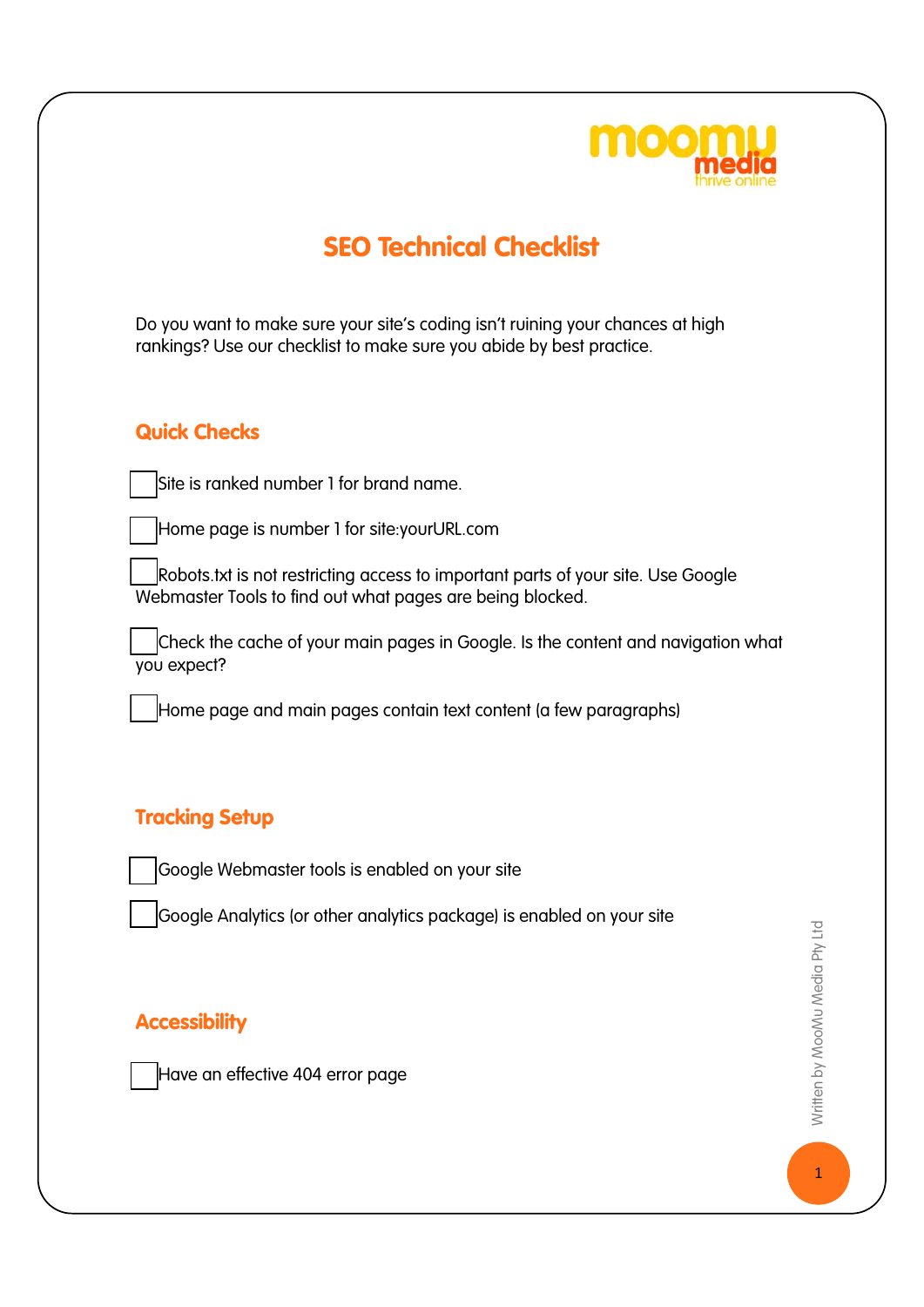

#### Sitemaps

Site has html, xml, image and video sitemaps in place

All sitemaps are uploaded to Google Webmaster Tools

Use a free tool like Xenu or Screaming Frog to crawl your site and identify all the pages.

Are there pages in your site-crawl which were not included in sitemap? Investigate why

Are there pages in the sitemap which weren't listed in your site-crawl? Investigate why they are not being reached.

Use site crawler to find all broken links. Fix where possible

### Site Architecture

How many clicks does it take to get from the home page to your important pages. If more than two  $-$  consider why it is taking so long.

Do spot checks of content in Google to find out if there are any duplicate content issues. Duplicate content should be avoided – if two or more pages have the same content, the duplicates need to be either rewritten or redirected.

Perform two separate site crawls: one with JavaScript disabled and another with it enabled. Compare the corresponding link graphs to identify sections of the site that are inaccessible without JavaScript.

☐ Ensure your site uses sensible subfolders to categorise pages.

Written by MooMu Media Pty Ltd Nritten by MooMu Media Pty Ltd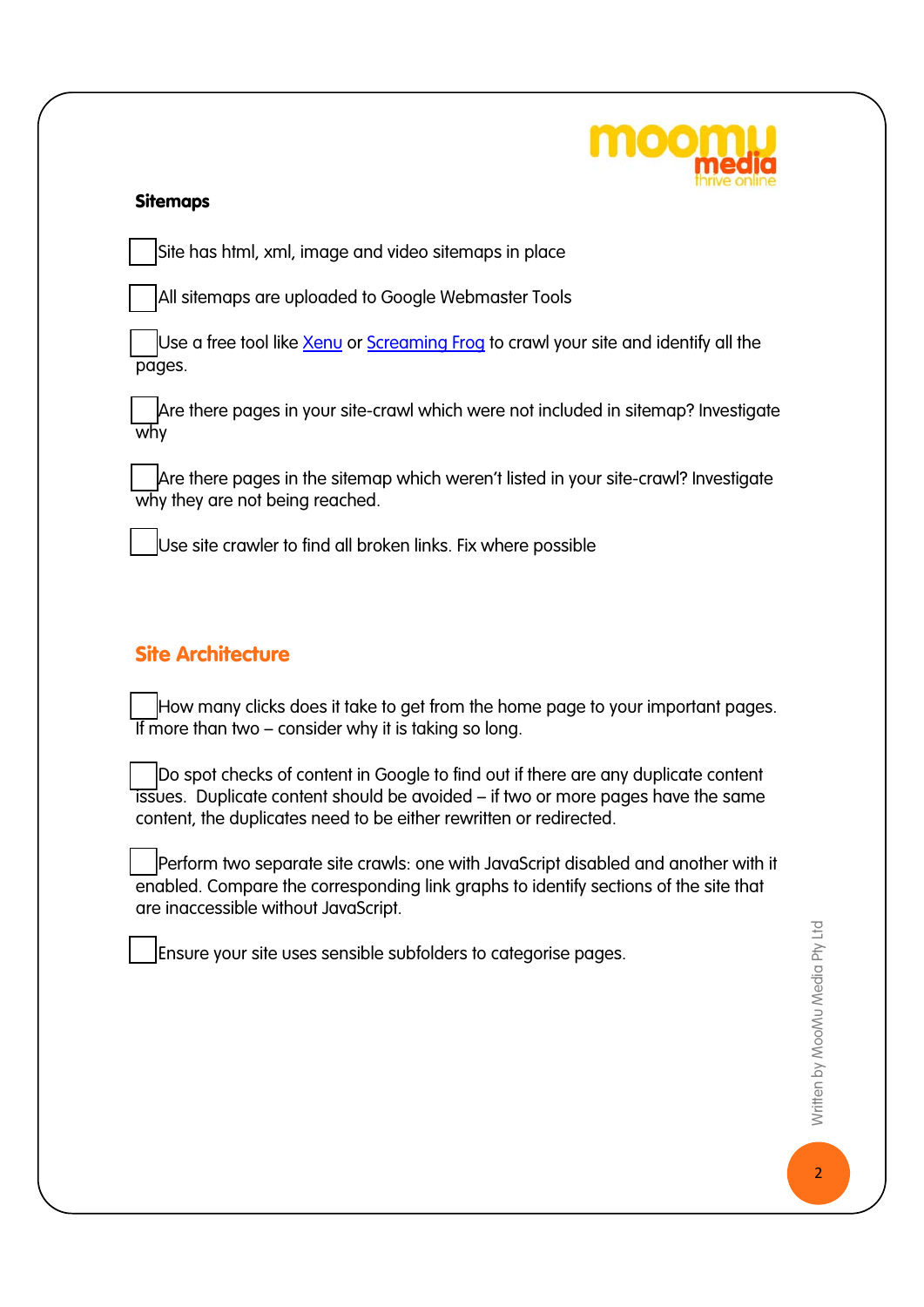

### Code Issues

☐ Turn off JavaScript, CSS and Cookies – is your content still there?

Are content or links being served in JavaScript?

 $\overline{\phantom{a}}$  Is the whole site in Flash?

Use Seo-browser.com to see how a search engine sees your important pages, and identify any issues.

Use an html validator like  $w3$  Validator to identify any html issues.

Use Webmaster Tools to identify where meta titles and meta descriptions are duplicate or missing. Meta titles should be unique and include keywords. Meta descriptions should be unique and written to encourage click through to your site.

Check the speed of your site. There are many free tools available, such as Google's site speed tool.

☐ Ensure URLs do not use excessive parameters

Does your site use paginated content? Use rel="next" and rel="prey"

Does your site serve up multiple pages that are very similar – eg product categories sorted by price and by popularity. If so use canonical tags

Can the same content be viewed on two different URLs? If so, decide which one you think will perform best on Google (usually the one with the most internal links pointed at it) and implement a 301 redirect. Make sure there is no internal navigation to the redirected page.

## **Formatting**

☐ Your site should use Header tags on every page – the most important headings will use H1, less important using H2, then H3 and so on.

Images have keyword-relevant alternative text.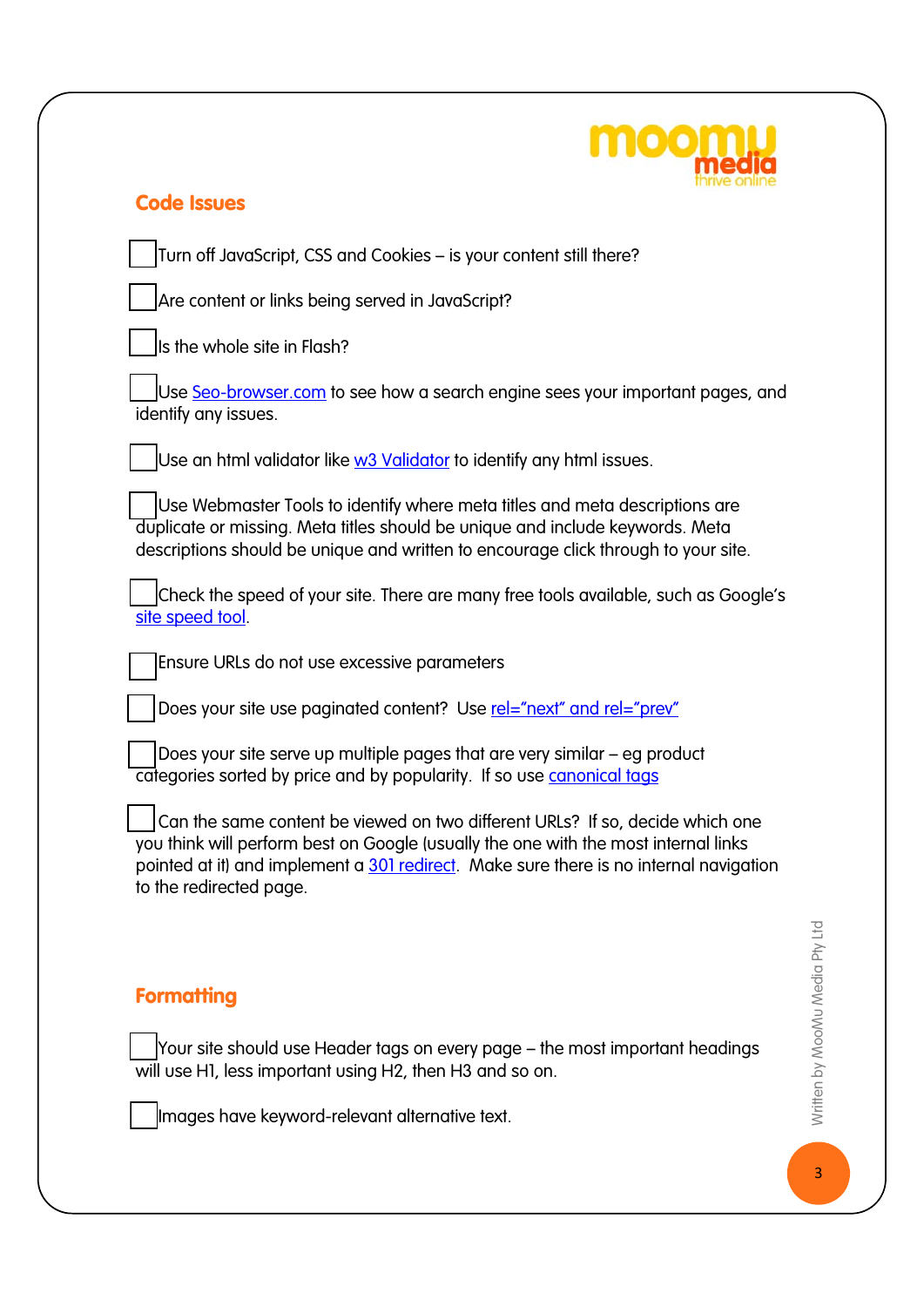

Internal links use informative anchor text. I.e. "read our <u>accounting news</u>" not "<u>click</u> here"

☐ Check internal links for 'no follow'

☐ Continue to regularly monitor the health of your site using Google Webmaster Tools